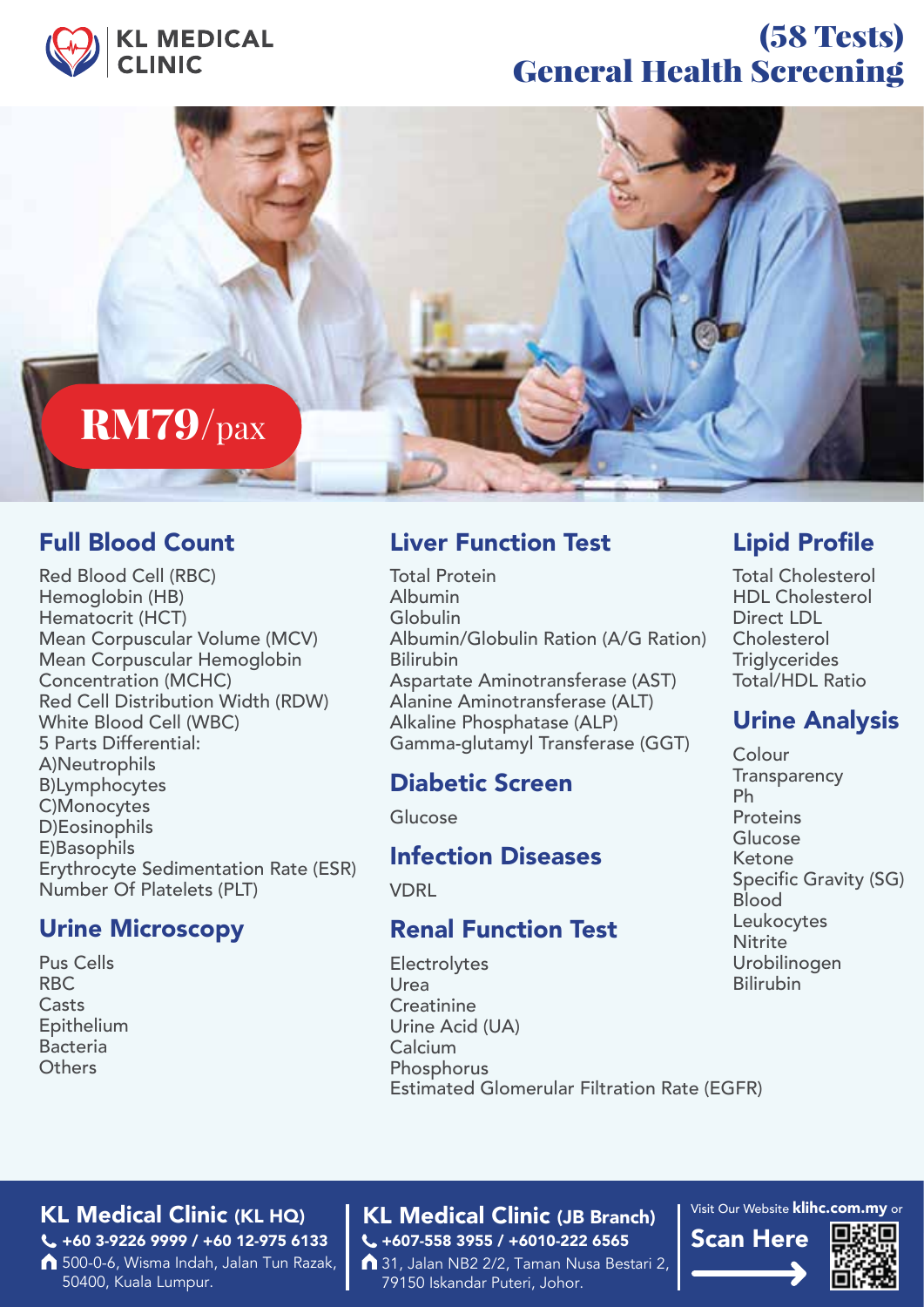

## (67 Tests) Premium Health Screening



## Services Included

Full Blood Count Renal Function Test Liver Function Test Lipid Profile

## + Add On Services

### Hep B Screening

Hepatitis B Surface Antigen (HBsAg) Hepatitis B Surface Antibody (Anti-HBs)

**Serology** Rheumatoid Factor

### **Endocrinology**

Free Thyroxine (T4)

Infection Diseases Diabetic Screen Urine Analysis Urine Microscopy

### Tumor Markers

Liver Cancer (AFP) Colorectal Cancer (CEA)

### Urine Albumin, Random

Urine Microalbumin Urine Creatinine Urine Microalbumin/Urine Creatinine Ratio

#### KL Medical Clinic (KL HQ) | KL Medical Clinic (JB Branch) +60 3-9226 9999 / +60 12-975 6133

500-0-6, Wisma Indah, Jalan Tun Razak, 50400, Kuala Lumpur.

# C +607-558 3955 / +6010-222 6565 Scan Here

31, Jalan NB2 2/2, Taman Nusa Bestari 2, 79150 Iskandar Puteri, Johor.

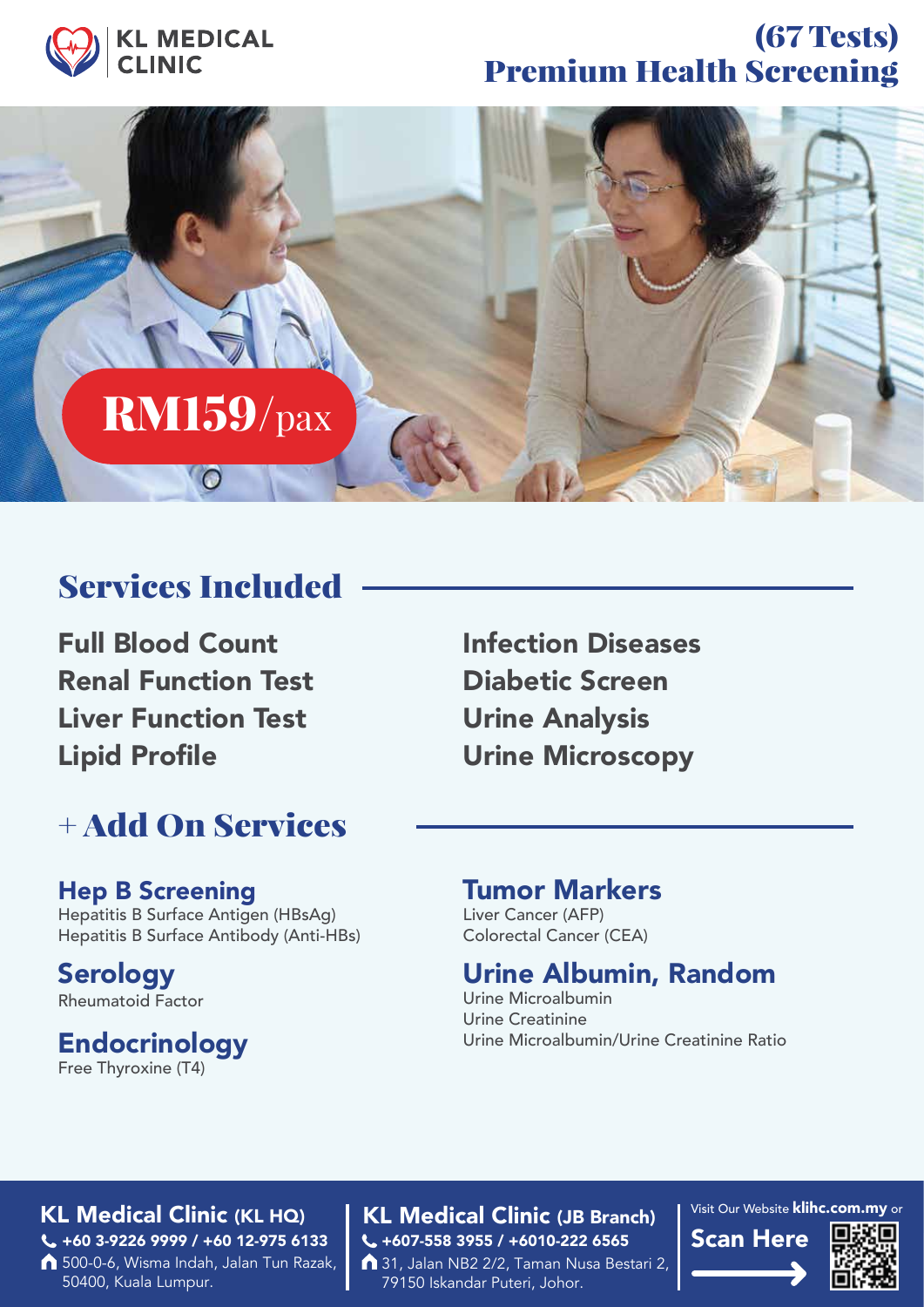

## (77 Tests) Platinum Health Screening Male



## Services Included

Full Blood Count Renal Function Test Liver Function Test

Lipid Profile **Serology** 

Urine Analysis Hep B Screening Urine Microscopy Urine Albumin, Random

# + Add On Services

### Endocrinology

Free Triiodothyronine (T3) Free Thyroxine (T4) Thyroid Stimulating Hormone (TSH)

### Cardiac Markers

High-sensitivity C-reactive Protein Hs-CRP

### Diabetic Screen

Glucose Hemoglobin A1c (HbA1c)

### Tumor Markers

Liver Cancer (AFP) Colorectal Cancer (CEA) Epstein–Barr Virus (EBV) Pancreatic Cancer (CA19-9) Prostate Cancer (PSA)

### Infection Diseases

Hepatitis A Infection (Anti-HAV) Hepatitis C Infection (Anti-HCV) **VDRL** Helicobacter Pylori (H.Pylori)

#### KL Medical Clinic (KL HQ) | KL Medical Clinic (JB Branch) +60 3-9226 9999 / +60 12-975 6133

500-0-6, Wisma Indah, Jalan Tun Razak, 50400, Kuala Lumpur.

## C +607-558 3955 / +6010-222 6565 Scan Here

31, Jalan NB2 2/2, Taman Nusa Bestari 2, 79150 Iskandar Puteri, Johor.